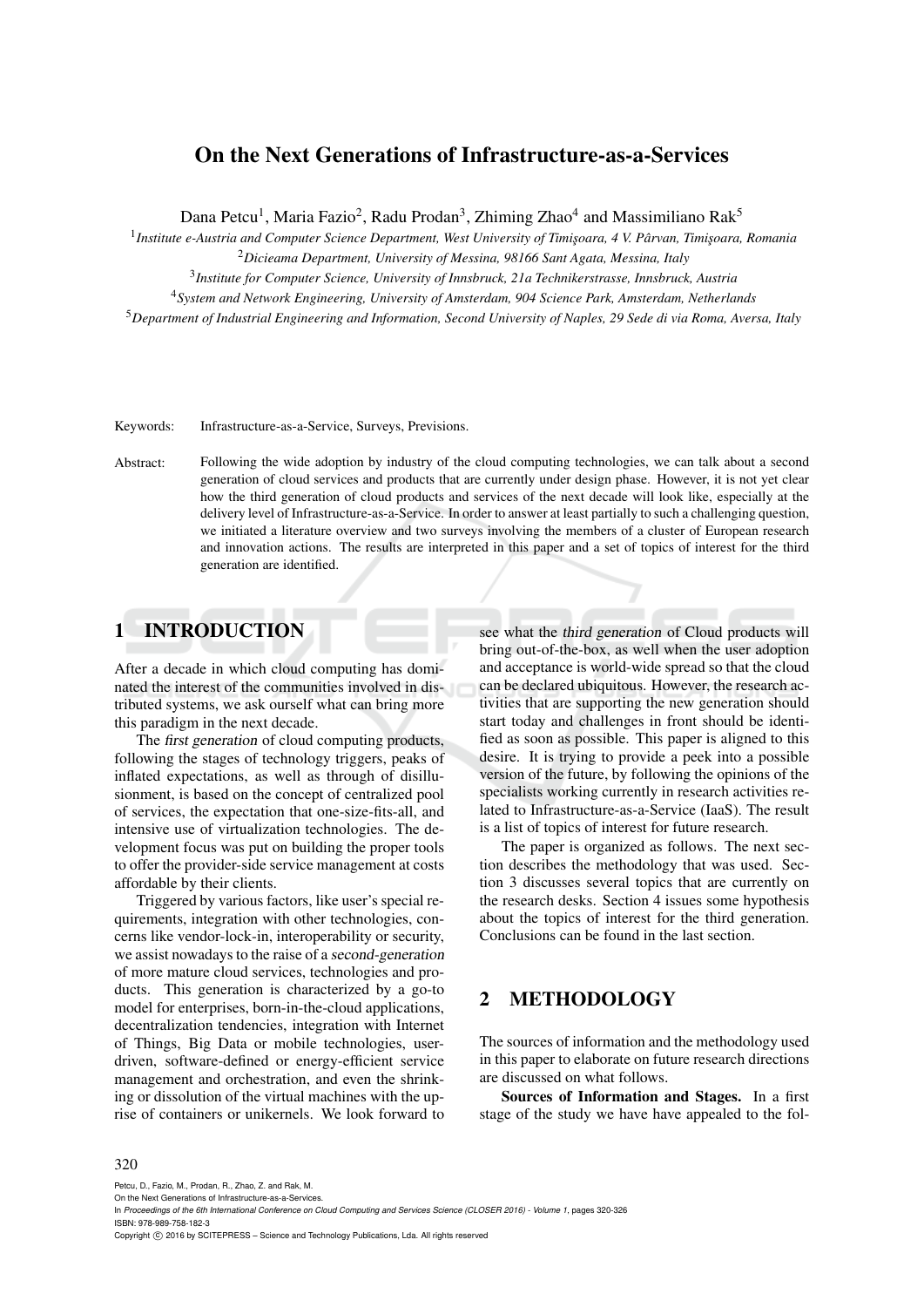lowing sources: (1) research papers indexed in ScienceDirect and IEEE Xplore catalogs from the period 2014-2016 which are identifying challenges and open issues related to the evolution of IaaS; (2) cloudrelated blogs and news provided by cloud service owners or industry-related journals; (3) the text of the most recent call for research and innovation actions in the field of cloud computing (European Commission, 2015), in the frame of H2020-ICT, as result of a long process of specialists and decision-makers consultations; plus, occurrences of its keywords in SCOPUS catalog of scientific articles and in the searches done using Google Trends. The result is a list of topics related to IaaS supposed to reflect the present, near future and far future activities in the field.

In a second stage, the opinion of the specialists involved in 20 actions<sup>1</sup> partially funded be the European Commission in the frame of FP7-ICT, CIP and H2020-ICT programmes was requested. Their research subjects are varying from heterogeneous clouds or DevOps for multiple clouds, virtualization technologies or security in clouds to IoT-cloud integration, cloud-based Big Data, or mobile cloud. Two surveys were pursued respectively in October and November 2015, to identify the followings: (1) the on-going research activities that are expected to support the second generation services (with 16 contributors, 62% from academia and 38% from entreprises); (2) the foreseen research challenges in front of the third generation services (with 42 contributors, from which 20% developers, 24% software architects, 81% researchers, 27% managers). The results are presented in two on-line documents available on the web site (InfraCluster, 2015). In this paper, we are commenting, linking and interpreting further the results.

Complementarity with other Studies. A complementary set of topics for future research was identified by (Jeferry et al., 2015) under the title of technological challenges and goals for the evolution of cloud services and environments. The considered approach is different from ours as it starts from a number of application scenarios for which the requirements cannot be met by current cloud technologies, but can drive the evolution of future cloud technologies. The identified scenarios are referring to: joint collaborative business intelligence platforms with multiple data sources; born-digital data interoperability through semantic technologies; awareness of the application characteristics enabling the infrastructure to provide resources that accommodate the requirements that are evolving during runtime; model-driven integration in cloud IDEs; joint application and infrastructure controllability; quality-of-service/experience-critical applications on the cloud; adaptable parametric applications; generic application templates.

The industry decision makers are trying also to figure out where cloud computing is going in the near future. Articles like (Yousif et al., 2014) are reflecting very well the main current concerns that should be remove in the near future (again a different approach from that of the current paper). The present is driven by the requirements like: single catalog or service-management interfaces allowing smooth transitions between clouds; systems of engagements for agile type of application and application development; short development cycles and continuous delivery model (DevOps); compliance, security, and control measures; spanning from customer premises to the public cloud (including hybrid cloud). The line between the infrastructure and the application is expected to blur, as the line between development and quality assurance and operations, as well as the line between compute, networking, and storage.

We will try in what follows to not touch the subjects already tackled by the above two cited studies.

## 3 THE SECOND GENERATION: NEAR FUTURE RESEARCH

We focus in this section on the expectations of the second generation in terms ranging from challenges to be solved to technologies under use.

Integration Challenges. Examining the recent research reports, we observed that a large number of activities are focusing on the integration of cloud computing with other technologies. We are pointing here towards several surveys on challenges.

Vertical Tailored for Specific Industry. The paper (James and Chung, 2015) is revealing a new direction currently followed by cloud service providers to tailor their services specifically for their customer and their industrial needs. The main challenges are related to the provision of tailored solution to various levels, from infrastructure services, growth patterns, or software functionality, to privacy and security, as well as to follow the requirement to interoperate with third party community tools.

<sup>1</sup>AppHub: apphub.eu.com, ARCADIA: arcadiaframework.eu, BEACON: beacon-project.eu, CloudLightning: loudlightning.eu, CloudSpaces:/cloudspaces.eu, ClouT: clout-project.eu, CloudWave: cloudwave-fp7.eu, DICE: dice-h2020.eu, ENTICE: entice-project.eu, iiKaaS: www.ikaas.com, INPUT: input-project.eu, IOStack: iostack.eu, MCN: mobile-cloud-networking.eu, MIKE-LANGELO: mikelangelo-project.eu, Mo-Bizz: mobizzproject.eu, MODAClouds: modaclouds.eu, MUSA: musa-project.eu, RAPID: rapid-project.eu, SPECS: specs-project.eu, SWITCH: switch-project.eu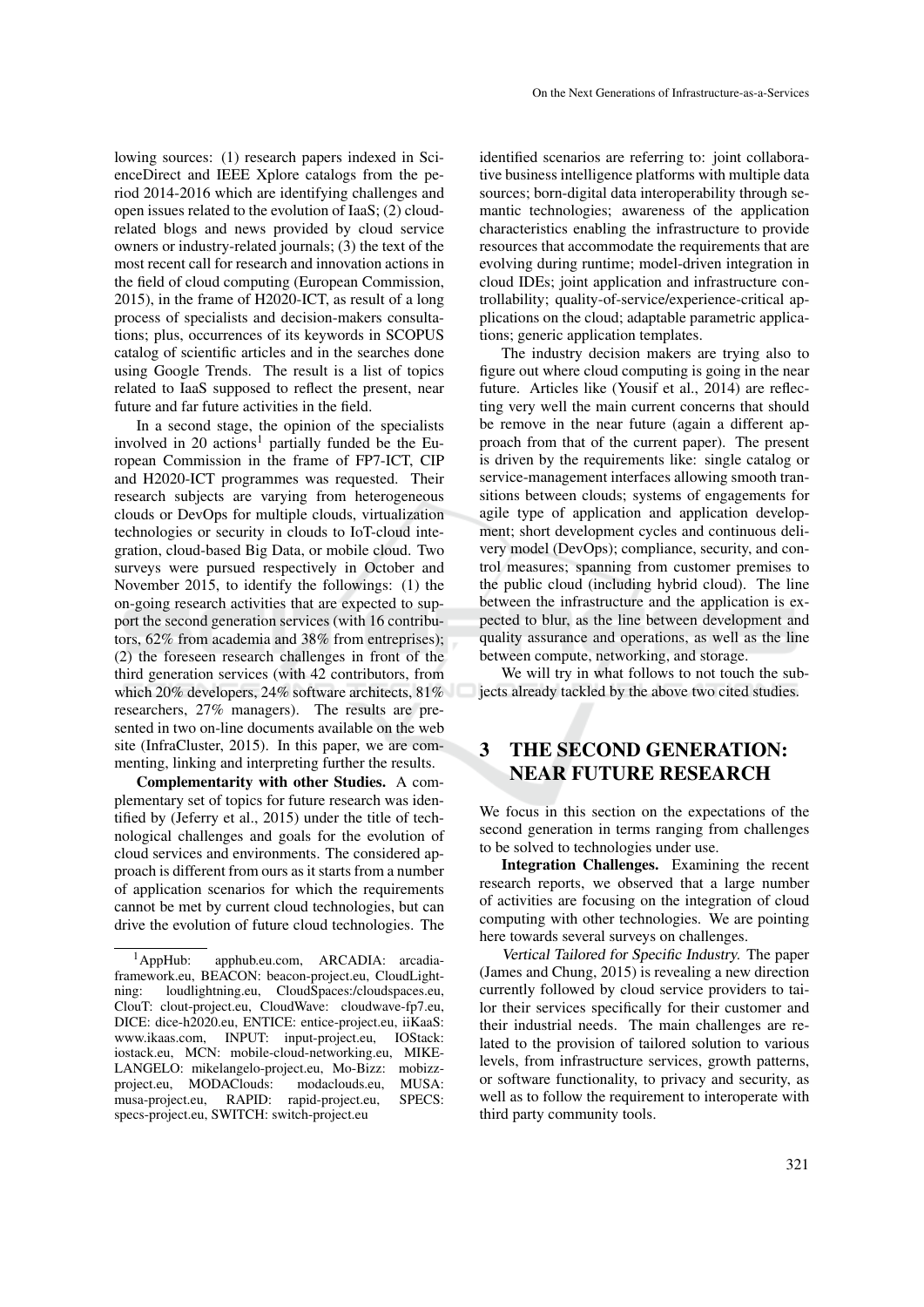CloudIoT Paradigm. Cloud and IoT are merged together enabling a large number of application scenarios (Botta et al., 2016). Several new services are added to the infrastructure level: Things, Sensing, Sensing and Actuation, Sensor Event, Sensor, Video Surveillance -as-a-Service. The main challenges are related to privacy, legal and social aspects, large scale, security, reliability, performance, heterogeneity. The problems to be solved are referring to identification, addressing, naming, environmental context-based services, large scale support for multi-networking, flexible mechanisms for logically isolated network partitions. convergence to a common open service platform environment to develop applications.

Cloud Providing Capabilities for Big Data. Several recent surveys are analyzing the approaches, environments, and technologies on areas that are key to Big Data analytics capabilities and discuss how they help building analytics solutions on clouds. In particular (Assuno et al., 2015) focuses on technical issues of enabling cloud analytics and indicates a set of gaps and recommendations on future research directions on cloud-supported Big Data.

Mobile Cloud Computing. Migrating an application processing to the cloud data centers enables the execution of resource-intensive applications on the mobile devices. However, the resource-intensive migration approaches and the limitations of the wireless medium hinders the applications from attaining optimal performance in the cloud. Executing the application with low cost, minimal overhead, and non-obtrusive migration is a challenge. The paper (Ahmed et al., 2015) presents the state-of-the-art of mobile application execution frameworks and discuss the optimization strategies facilitating effective design, efficient deployment, or application migration with optimal performance. The identified challenges are referring to: optimal application and execution framework design, efficient deployment and usertransparent execution, real time optimized management of heterogeneous environments, automated service provisioning, scalability, availability of services.

Secure the Cloud. The latest surveys, e.g. (Ali et al., 2015) or (Tari et al., 2015), presents recent solutions reported in the literature to overcome the security issues. In particular, the latter explores the challenges of cloud security, with a special focus on data utilization management aspects, including data storage, data analytics, and access control.

Cloud Networking. The functional problems associated with the evolution of cloud computing from the network perspective are revealed in (Moura and Hutchison, 2016). If the application could inform the providers how its traffic should be treated, an application performance improvement would be possible.

User-driven Cloud Service Management. The paper (Rehman et al., 2015) presents a comprehensive discussion on the existing approaches to cloud service management, and evaluates them against the factors required for the user to manage the cloud service. While more automation for load management and moving workloads around are achieved, understanding and controlling what is going-on gains in importance (Yousif et al., 2014). Quality metrics are redefined from an user perspective; for example (Nabi et al., 2016) surveys the current mechanisms and metrics for availability and found that most solutions do not provide protection against application failures.

Decentralized Models for Clouds. The paper (Khan et al., 2015) studies alternative models of cloud computing, like the community clouds at the edge, volunteer-, edge-, social- or mobile-cloud computing. The requirements for a community cloud system are related to autonomy, security, self-management, ease of use, social and economic mechanisms, support for heterogeneity, standard middleware interfaces.

Software-defined Environment. It enables the abstraction from the infrastructure, making the infrastructure programmable. It is the main driver for cloud automation. OpenStack is a central element to this concept, according (Yousif et al., 2014).

Energy-aware Services. The paper (Mastelic and Brandic, 2015) surveys the current energy-efficiency approaches, challenges, and future directions.

Research Topics of Interest for the Near Future. Taking into account that the key-words/phrases of the next call for actions exposed by in the workprogramme H2020-ICT (European Commission, 2015) are the results of several rounds of involved communities' consultancy, we consider them in this paper as buzzwords for the research activities to be performed in the near future, and, consequently, representative for the second generation of products.

We estimate the volume of the activities around these buzzwords as follows: (a) to reflect the current interest, the volume of searches reported by Google Trends using the keywords; (b) to reflect the solutions already available, the volume of result reports registered in SCOPUS and related to the keywords; (c) to reflect the incoming solutions, the on-going activities related to the keywords in the cluster of projects mentioned earlier. The results are normalized relative to the highest number of hits/values, in order to express a relative importance provided to certain topics.

Figure 1 provides a graphical representation of the result. Perfect match between the three percents associated with a key-word/phrase is not encountered, as the subjects for the on-going research activities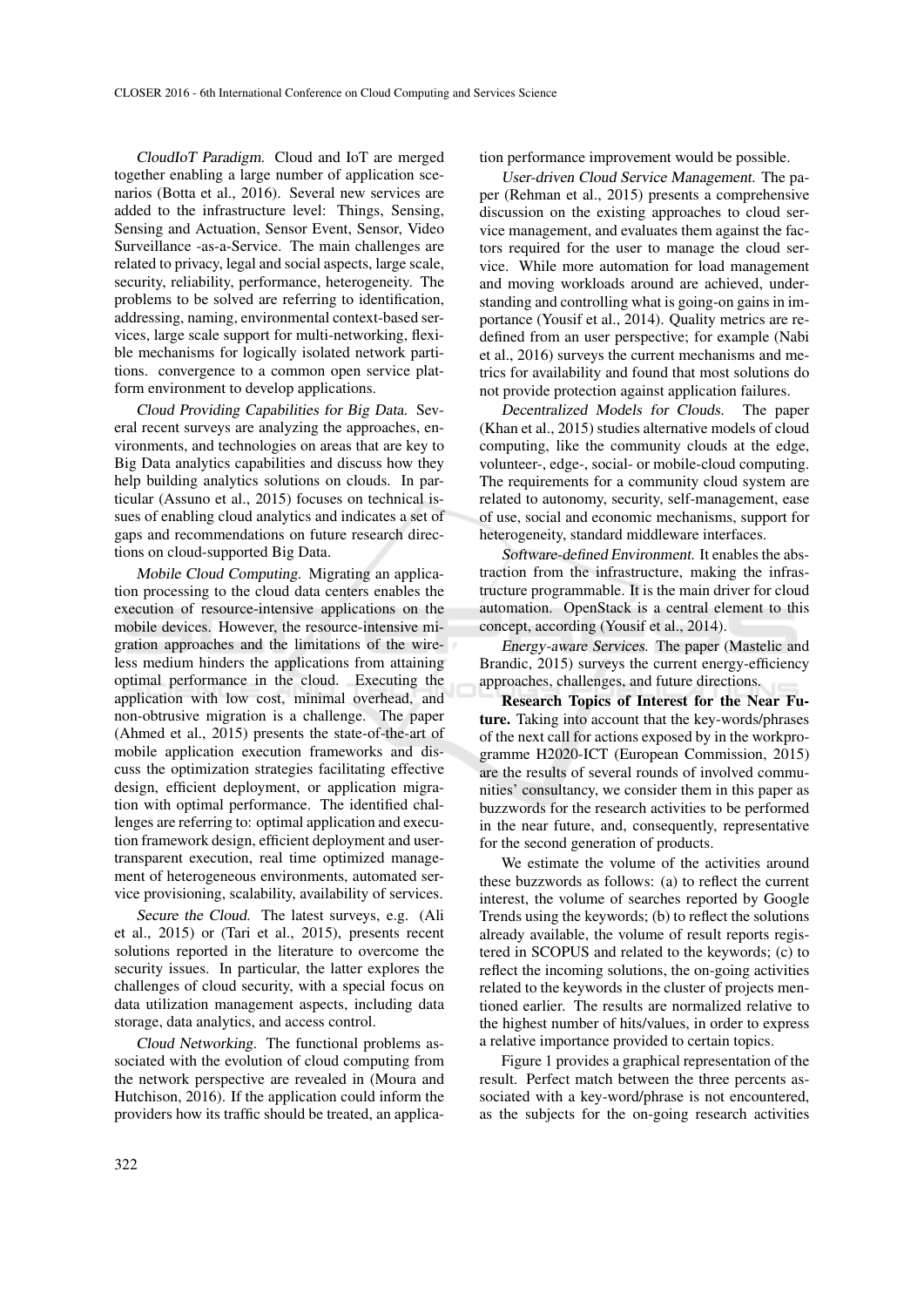

Figure 1: Interest in the current topics following the keywords: in SCOPUS (work already done by researchers); in Google Trends (interest for the future of a large commu-





Other

■ Challenge on which the team is working

Challenge for 2015-2017

It is not/no more a challenge

are evolving compared with the previous ones and do not match exactly the hot topics depicted by peaks in search volumes (subjects for the next generation).

Current technologies. Following the second survey, Figure 2 is pointing towards several subjects of current research interest that are foreseen to lead to second generation products in near future.

Containers. Are used for application distribution, cost effectiveness, security and portability. It is expected to generate a new focus on automation tools, including the interest to provide automated component portability based on pre-defined criteria. The main expectation is to reduce complexity by using container abstractions.

Continuous Development of Cloud-ready Applications. While the rapid development, agile or Dev-Ops are now standard procedures, continuous application development is an emerging trend. It involves the constantly move of new releases into production, while each iteration of an application is staged for deployment once testing is completed. The steps in the process are usually small and the iterations move

Table 1: Most used tools and standards.

| <b>Tools</b>  | $\%$  | <b>Standards</b> | $\%$  |
|---------------|-------|------------------|-------|
| OpenStack     | 92.86 | CloudML          | 28.57 |
| <b>KVM</b>    | 50.00 | <b>TOSCA</b>     | 21.43 |
| Chef          | 42.86 | Openflow         | 21.43 |
| Docker        | 35.71 | WS-Agreement     | 21.43 |
| <b>VMWare</b> | 21.43 | <b>OCCI</b>      | 14.29 |
| Eucalyptus    | 21.43 | <b>OVF</b>       | 14.29 |
| Puppet        | 21.43 | <b>ETSI GAL</b>  | 14.29 |

through the development pipeline quickly. Therefore the model accelerates the overall development process and improves efficiency.

Web-powered Applications. Developing cloudbased applications compatible with multiple platforms is becoming a must. With new initiatives for Internet protocols and scripting, the Internet becomes the main platform for these applications.

Fat Cloud Server. Infrastructure services are reshaped to support servers allowing larger instances or more virtual machines per server, in-memory database instances or remote direct access memory.

BYOD. The flexibility demanded by the mobile workforce is the main reason for the integration between the personal cloud services for the companies employees in a Bring your own device (BYOD) environment. End users are currently using mobile devices to put their data into personal cloud services for storage, streaming or syncing.

Tools and Standards in Use. Following the first survey, Table 1 provides an inside on the percent of initiatives that are using todays tools and standards for the development of the second generation products.

## 4 THE THIRD GENERATION: CURRENT EXPECTATIONS

Following the second survey, the main topics selected as being of interest for the research and innovation to create the third generation are depicted in Figure 3. Note that the complex topics related to security, software engineering, multiple clouds were excluded.

Support for a New Software Generation. We estimate that the IaaS will evolve towards its omnipresence, freeing the cloud service consuming software from the cloud services, by ensuring that the new generation software, or existing modular or eventreactive ones, will be able to be described to an abstract level that is service agnostic, will be able to form automatic and transparent combinations of hardware and software resources according to its needs, while resource provisioning, deployments, runtime migrations, multi-tenancy with cost-effectiveness and data protection, or the recovery from minute-to-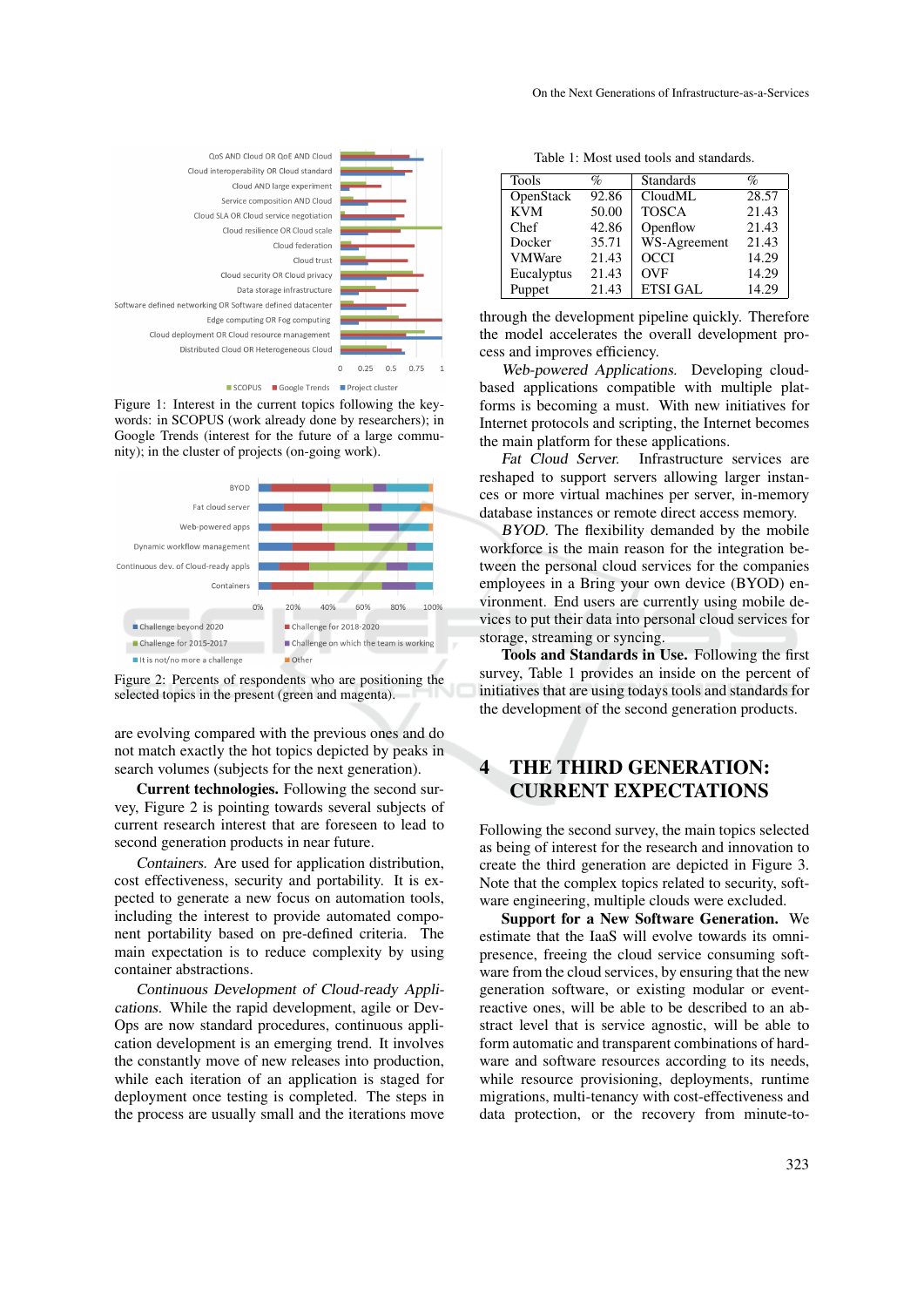#### CLOSER 2016 - 6th International Conference on Cloud Computing and Services Science



Figure 3: Percents of respondents positioning the selected topics in the future (red and blue): top-left, support for new software generation; bottom-left, IaaS model evolution; top-right, IaaS market evolution; bottom-right, Datacenter services

minute failures will be managed automatically. More details are provided bellow.

Social-media Like Evolution. The applications are expected to form automatic associations of hardware and software resources according to their needs, e.g. following a social-media style in which a database can preferentially select a trusted server or storage array (this approach requires that the resources of a datacentre will mould itself around the task required, rather than following the current opposite way). Application developers will no more worry about provisioning servers, storage, or communication as the provisioning process will happen automatically.

Event-driven Architecture. This trend is reflected in the recent Lambda architecture, in which code is executed in response to an event, ensuring an important step in moving away from server-centric design. The cloud becomes a generic compute engine, and the developers do not need to organize the resources as they simple just run the code.

Failure Proof Systems. New software systems need to be developed to deal with the likely minuteto-minute failures of the consumed resources.

Thin Cloud Connection. Applications will no more belong to only one cloud, but will be able to reside in various clouds and to use various on-premise other applications. Different parts of applications will be able to float around in and out of current cloud, e.g. following a policy-based SLA management plan.

Modular Cloud Applications. The software development process is expected to place an emphasis on modular software, allowing their components to be modified without shutting down the full.

Software Moving Away from Hardware. The software is expected to float away from the hardware and software resources: the software will described in abstracted space and will go through several adaptors before it interacts with hardware (being therefore practically hardware agnostic).

Multi-tenancy in Software. The production of multi-tenant software is challenging. When multiple users access the software relying on one cloud, the software developer needs to make sure that data is kept separate and the associated costs are identified.

IaaS Model Evolution. The IaaS model will evolve towards the integration with machine-tomachine computing, solving the challenges of separate technology stacks and dealing with limited memory, storage and computation capacity of the edge devices, speed of deployment, resource distribution, cost-effective scalability, resilience, easiness of management or security.

Integration with Operational Technologies. A challenging area is the merge of information technology with operational technology. The information technology is established around the open-source, Internet protocols, international standards. The operational technology is characterized by proprietary standards and non-cross functional equipment. This includes the hardware and the software that is used to control and monitor the manufacturing equipment and processes, and most communication is accomplished between machines. The two groups have separate technology stacks, network architectures, protocols, standards, governance models, and organizations. By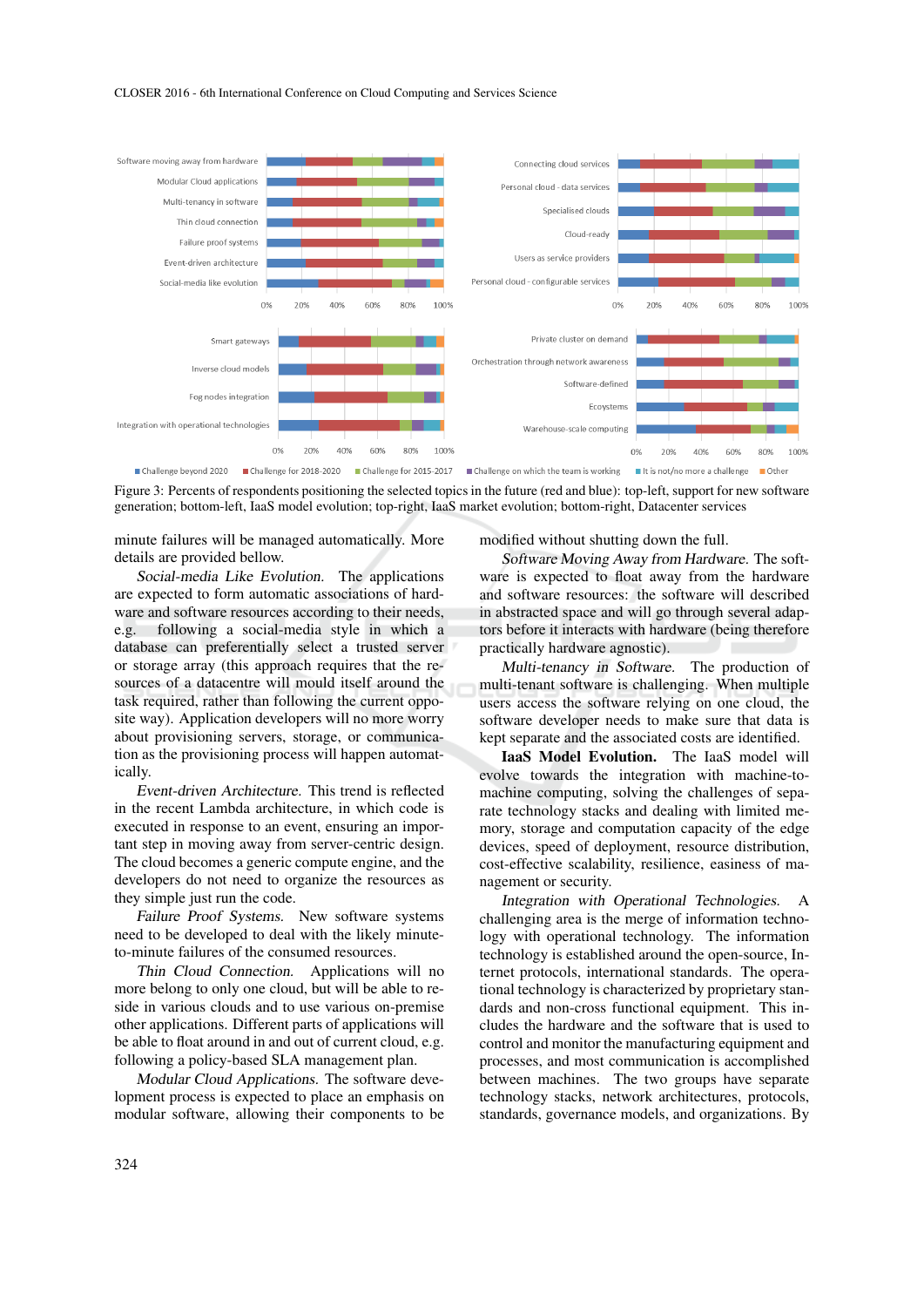converging them in one solution, organizations can create better products, achieve cost and risk reductions, improve performance, flexibility and efficiency.

Fog Nodes Integration. The fog computing promises to bring small computation and storage capabilities, supporting execution of applications that require low latency interactions with sensors, actuators, endusers. Fog nodes are implemented using embedded systems, in industrial control boards or home routers. Their limited memory, storage and computation is a challenge in their integration into the cloud architecture to enable the execution of application logic. Their integration will leverage containers as main technology for application delivery and execution.

Smart Gateways. The success of fog computing depends on the resilience of the smart gateways directing tasks on an Internet teeming with IoT devices. This smartening will rely on features such as out-ofband access, automatic detection and recovery from outages, cellular connectivity, or high-level security. Moving the processing of data to the edge raises the challenge to maintaining the availability of these smart gateways and their communication path to the cloud. Resilience is needed for business continuity, with redundancy, security, monitoring of power and cooling and failover solutions in place to ensure maximum uptime. Speed of deployment, cost-effective scalability, and ease of management with limited resources are also main concerns.

Inverse Cloud Models, like machine-to-machine computing (M2M) or geo-distributed cloud, have been proposed as an alternative to the bandwidthintensive cloud approach. Company branded versions, like fog computing, edge computing, innetwork distributed cloud, or Cloud 2.0 were proposed in this context. M2M provides compute, storage, data or application services to client endpoints, like the cloud computing model. Unlike it, M2M distributes data transmission among endpoints and routers, instead sending them to a server. However, it has its challenges, including limited resources and network capacity, security, or resource distribution.

IaaS Market Orientation. We estimate that the IaaS will evolve towards diversification, ensuring special features like those sustaining user mobility, user as service provider, service composition, personal data service configurability, or speciality cloud services. More details are provided bellow.

Personal Cloud – Configurable Services. The personal cloud providers are expected to focus on business users along with offering superior value added services for users, supplemented by the integration of wearable technologies. The users will pay to easily deploy configurations and services they are acquainted to use. The exploitation of containers in embedded and resource constrained devices gives the opportunity to encapsulate user preferences, applications and services in virtual environments and to deploy them through the cloud in personal devices.

Users as Service Providers. Social tools will bring increased collaboration to the cloud. As people become more accustomed to these tools, customers use them to communicate with fellows. The face of cloud is expected to change into a solution which will be delivered as a service with end users behaving more like service providers as a result.

Specialized Clouds. Clouds will raise through their ability to avoid specialized hardware acquisition costs and outdated equipment. E.g. video editing will create expanding markets for large instances and specialized GPU clouds. Running high-end graphics applications is requiring today substantial hardware infrastructure investment; newly cloud-based graphics technologies are showing that end users can run highend graphic design applications with a web browser.

Personal Clouds – Data Services. Data generation activities among users and the need to access data from anywhere using any device increases the demand for personal cloud for real-time data access and its sharing. Additionally, the growing need to create a backup of critical data, along with provisions for data recovery and planning for digital contingency, is stimulating the personal cloud adoption.

Connecting Cloud Services. By connecting cloud services, the companies should be able to effectively manage their assets. However, a close look to which providers offer cost-efficient or reliable services is needed. The ability to build agile hybrid clouds will influence the design of the midleware.

Datacentre Services. We expect to see an evolution of the software-defined datacentres as ecosystems, in which services are abstracted from infrastructure, changes and updating are done automatically based on intelligent orchestration or new database tools, security is software-defined; such ecosystem should enable warehouse-scale computing using purpose-designed chips, new services like supercomputing on demand or massively federated, scalable software architecture with orchestration through network awareness. More details are provided bellow.

Warehouse-scale Computing. Low-power processors will be able to treat many workloads to support massively federated and scalable software architecture. A new generation of warehouse-scale computing is coming and custom chips for cloud partners and purpose-designed chips as well as energy-aware management are expected to be supplied.

Ecosystems. The datacentres will be like biolo-